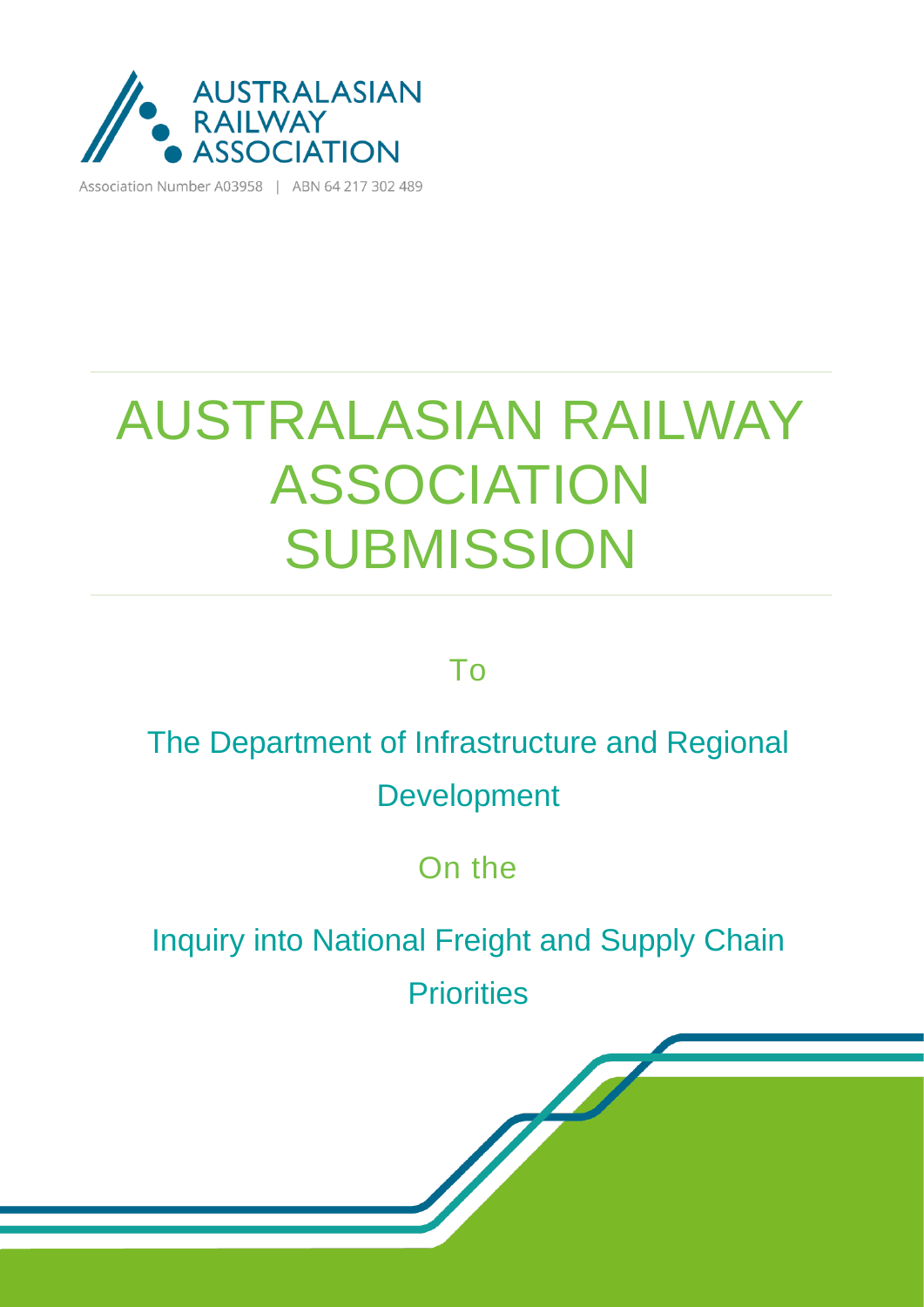## ABOUT THE ARA

The Australasian Railway Association (ARA) is a not-for-profit member-based association that represents rail throughout Australia and New Zealand. Our members include rail operators, track owners and managers, manufacturers, construction companies and other firms contributing to the rail sector. We contribute to the development of industry and government policies to ensure Australia's passenger and freight transport systems are well represented and will continue to provide improved services for Australia's growing population.

### EXECUTIVE SUMMARY

The ARA thanks the Department of Infrastructure and Regional Development for the opportunity to provide this submission. This submission is intended to complement the consultation session ARA held with the Department on 31 May 2017 in Canberra.

The ARA supports the development of a national strategy to guide long term decision making and investments by industry and government. The movement of freight, particularly in relation to rail, is a national issue and therefore requires a national approach.

Whilst the development of state freight strategies has, and will continue to be, important tools to drive supply chain efficiencies across jurisdictions, a national plan is needed to deliver the greatest productivity gains.

This need is underscored by the future freight challenges facing Australia. Australia's freight task is expected to grow by more than 80 per cent between 2011 and 2031 and Australia's population is projected to increase to 30.5 million by 2031.

In its 2015 Infrastructure Audit, Infrastructure Australia also examined increases over the next 30 years in Australia's containerised and non-containerised freight task – see below.

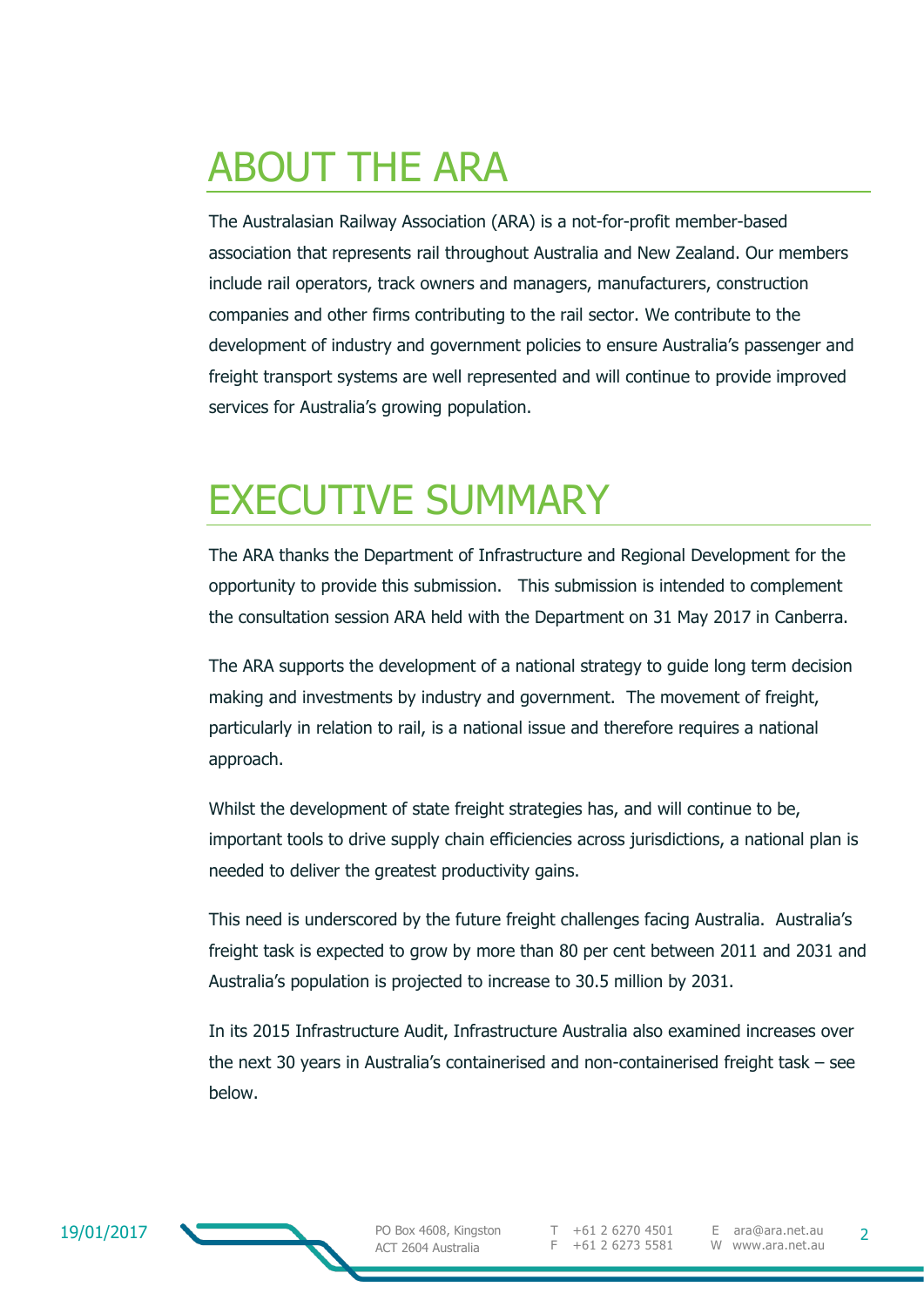

Improving the efficiency and productivity of Australia's rail freight supply chains is critical to meeting this freight demand and improving liveability, particularly in our cities.

The underlying principle of a multi modal approach to freight supply chains is the ability to use the right mode of transport for the job. The right mode should be utilised for the task at hand taking into consideration the economic, environmental, reliability and safety performance of that mode.

To support the selection of the right mode, the Federal Government must ensure that the freight market is established and regulated in such a way that adequately recognises safety, environmental and economic considerations.

The aim of the National Freight and Supply Chain Strategy should be to create a competitive, efficient and cost-effective freight transport system, based on the concept of ensuring competitive neutrality underpins government decision making when competition exists between modes.



PO Box 4608, Kingston ACT 2604 Australia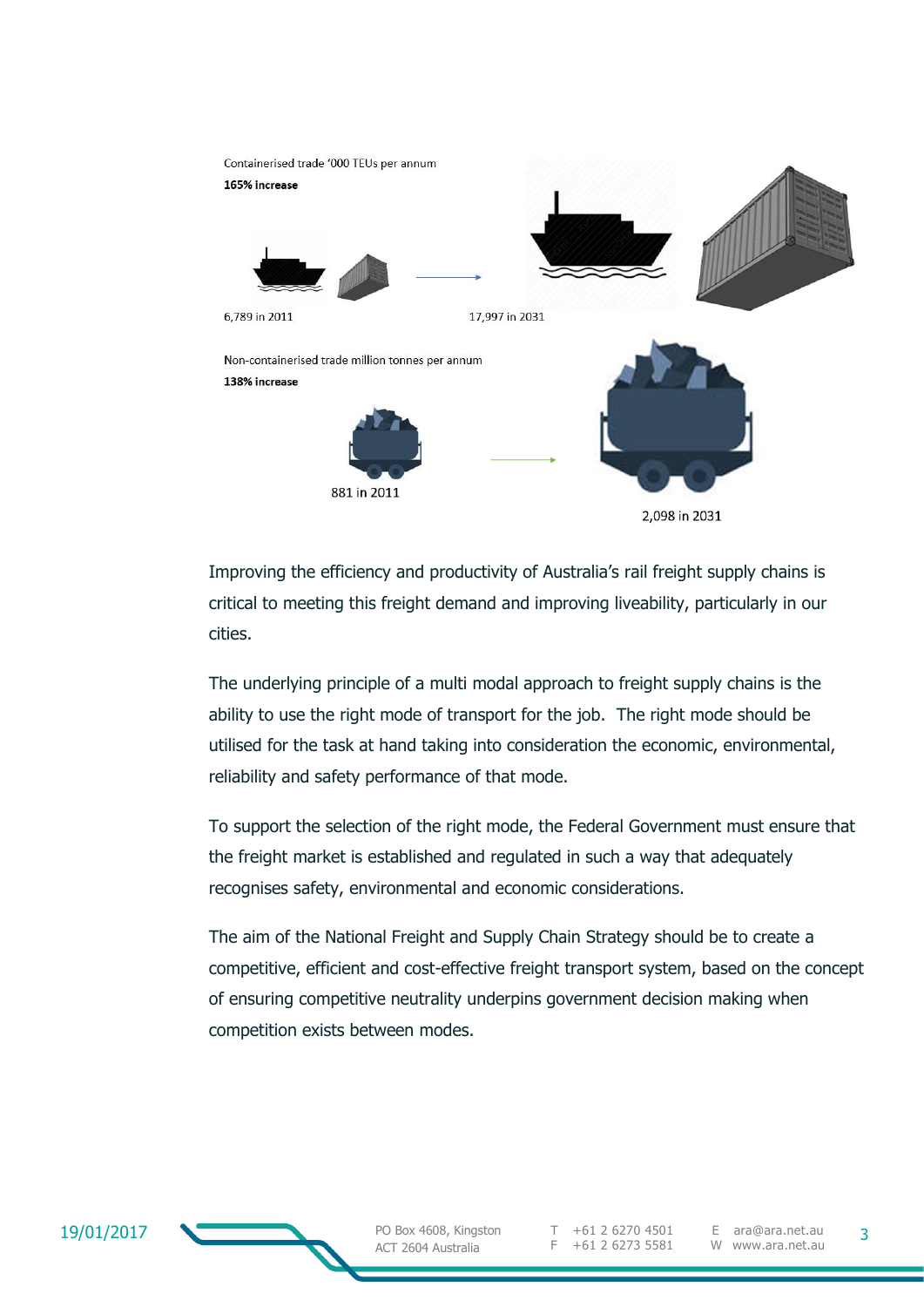This submission outlines 10 key issues the ARA has identified which it considers should be priorities in the National Freight and Supply Chain Strategy:

- **1. Reform Delivery**
- **2. Commitment to a Competitively Neutral Policy Approach**
- **3. A National Framework for Corridor Protection**
- **4. Equitable access pricing for road and rail**
- **5. Efficient Infrastructure Investment**
- **6. Maximising efficiency on the existing network**
- **7. Addressing externalities**
- **8. Supporting technological developments**
- **9. Addressing jurisdictional inconsistencies**
- **10. Access / Separation**

### KEY RAIL FREIGHT ISSUES

#### **1. Reform delivery**

Recommendation 1.1 of Infrastructure Australia's Australian Infrastructure Plan recommended the establishment *Infrastructure Reform Incentives*, linking additional infrastructure funding to the delivery of reform outcomes. The intention of the mechanism was/is to encourage governments to deliver productivity enhancing reforms, with the incentives being tied to the delivery of key reforms recommended in the Plan, including microeconomic reform of the transport sector.

Whilst noting the Government's response to the IA plan, ARA believes the Government should embrace this approach in the National Freight and Supply Chain Strategy as a general principle. Linking future infrastructure funding to the delivery of reform outcomes is needed to drive productivity gains. This includes a greater focus on integrated land use planning at the jurisdictional level to achieve better planning outcomes for freight and adequate recognition of the social and economic benefits of rail.

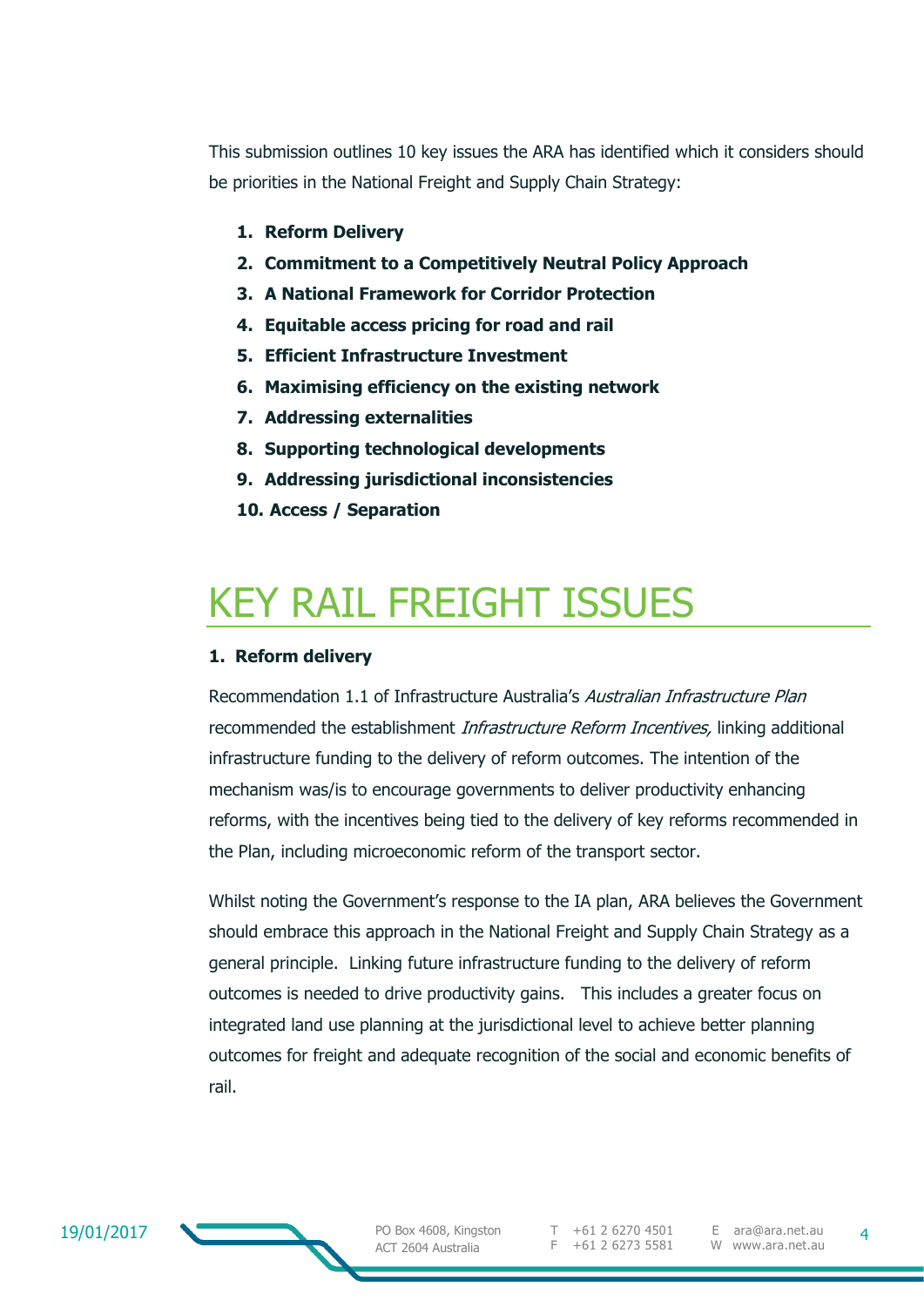As part of this, jurisdictions should be obligated to report back to the Council of Australian Governments (through the Transport and Infrastructure Council) on progress to implement proposed reforms set out in the National Freight and Supply Chain Strategy. This is an important first step in formally linking state and federal infrastructure plans. Furthermore, TIC should require existing state freight strategies to be updated (or, where necessary, to be developed) to ensure there is meaningful change at the state and territory level with regard to initiatives outlined in the Strategy.

#### **2. Commitment to a Competitively Neutral Policy Approach**

ARA believes the Strategy should commit the Government to a competitively neutral policy making approach.

Whilst acknowledging the intrinsic differences between modal choices in the movement of goods, domestic freight markets should operate as far as possible on a level footing by having either:

- An equitable and comparable regulatory environment; or
- Competitive neutrality between competing modes of transport.

Policy and regulatory neutrality is particularly important when considering infrastructure pricing for road and rail freight (see section  $4$  – Equitable Road and Rail Pricing). The road and rail infrastructure charges for these two freight modes are determined and paid for via two very different mechanisms;

• Road freight is charged for road infrastructure via heavy vehicle registration charges and fuel excise

Rail freight is charged for freight rail infrastructure via rail freight access charges (either regulated or commercially negotiated) based on the cost of funding, maintaining and operating the rail freight infrastructure.

The ARA notes Recommendation 15 of the 2015 National Competition Policy Review was for Australian governments to review their competitive neutrality policies to respond to concerns raised by Australian businesses. ARA understands Treasury is

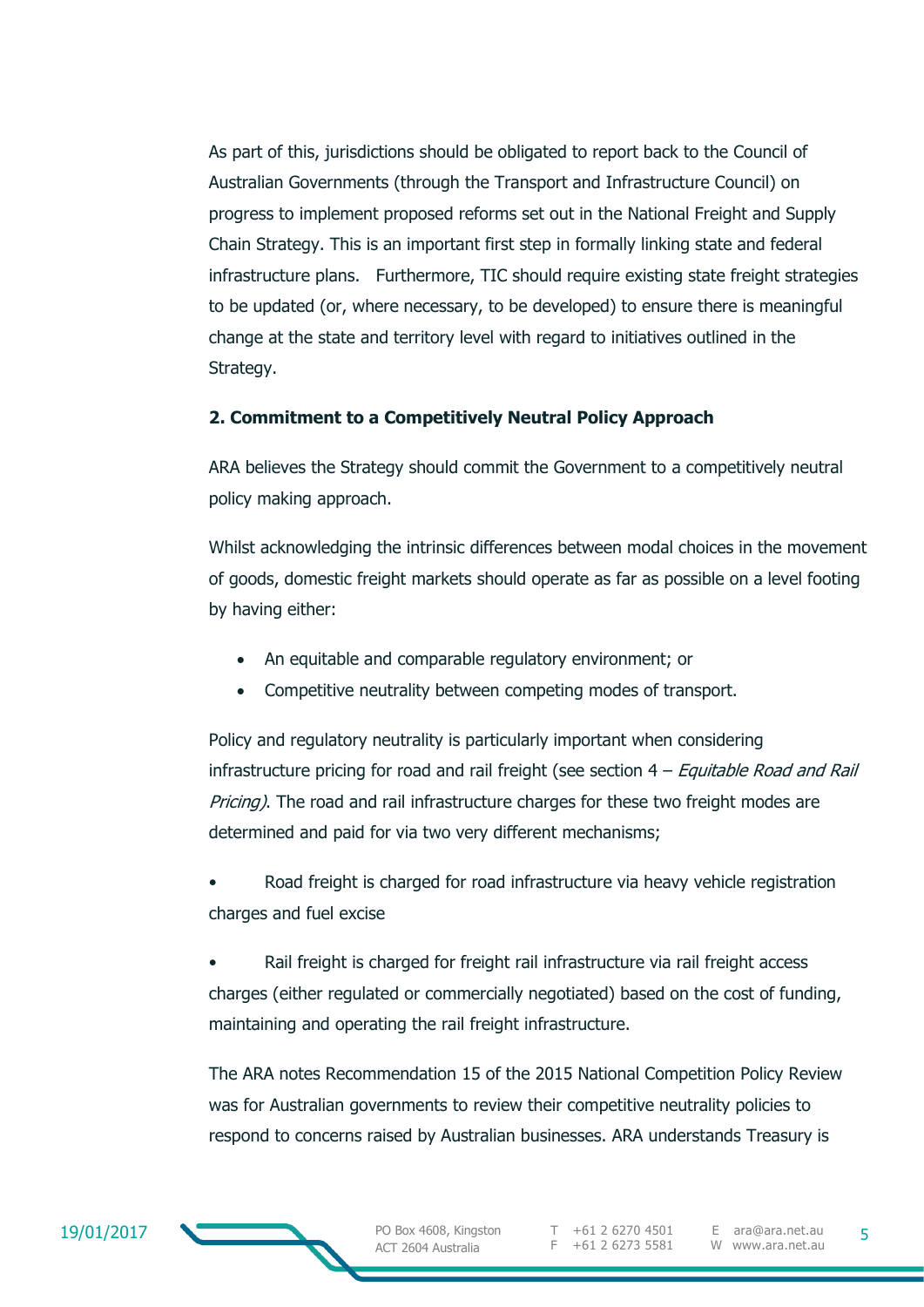undertaking such a review. The ARA trusts the review will reinforce the Government's commitment to promote efficient, competitive, fair and consistent treatment between different parts of the economy, and that the National Freight and Supply Chain Strategy will embrace these fundamental principles. Adequate recognition of the social and economic benefits needs to be considered in any competitive neutrality equation.

#### **3. A National Framework for Corridor Protection**

The discussion paper appropriately points out that freight corridor protection, for current and future use, is vital to ensure the seamless transition to a future where the freight task will be 80 per cent greater in 2030 than the task in 2010.

To accommodate Australia's accelerating population growth, it has become necessary to increase urban density and utilise surplus lands in and around our major cities. The growth in demand for residential land has impacted on the efficient utilisation and growth of key rail freight infrastructure.

Sydney, for example, suffers from significant bottle necks in both its passenger and rail freight networks, yet faces land restrictions when trying to address these bottlenecks. As a result, rail freight is increasingly coming into conflict with inappropriate urban development. For example, urban encroachment is inhibiting NSW Ports' future growth plans, with the zoning of adjacent land being altered from industrial to commercial and now commercial to residential.

#### **Case Study 1 – Port Botany Urban Encroachment**

Container traffic at Port Botany is forecast to rise between 7.5 million and 8.4 million containers a year by 2045, heightening the need for the Port to grow and for the protection of nearby zones to allow for increased traffic and customers to locate near the terminals.

However, urban encroachment and pressure from higher value land uses such as residential, retail and commercial uses are impacting on the supply of industrial land close to Port Botany in Sydney. The consequence of reduced industrial land supply around the Port has led to an increase in interface issues between the Port and surrounding residential areas.

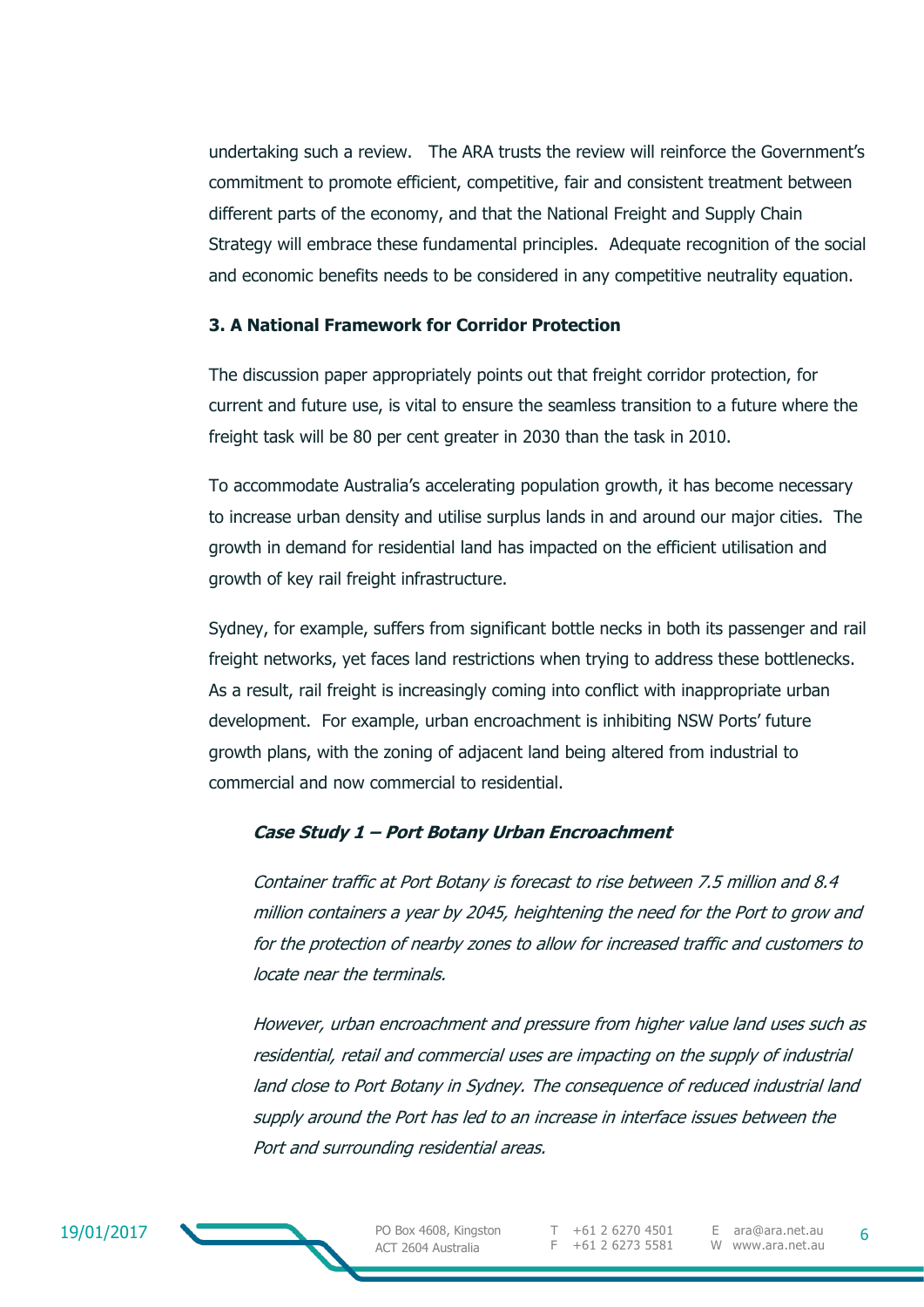Noise related complaints have been received from residents up to two kilometres from the Port. In 2015, 124 hectares of industrial land was rezoned in the Southern Sydney Employment Lands precinct for residential and business uses. In addition to rezoning pressures, the subdivision of existing large industrial lots smaller than two hectares reduces the availability of suitable land for container related uses.

#### Source – NSW Ports 30 Year Masterplan

The growing land use pressures around Port Botany is symptomatic of the ever increasingly urban encroachment challenges faced by the rail freight sector. Over many years, there has been inadequate protection of key freight infrastructure, freight nodes and key infrastructure facilities, such as Port Botany.

The benefits of improved freight corridor protection measures are evidenced by the recent Infrastructure Australia report Corridor Protection – Planning and Investment for the Long Term, which concluded that improvements in long-term infrastructure planning is an important means of lowering the cost of new infrastructure. In its report, IA found corridor protection and early acquisition could save up to \$10.8 billion across seven projects on the 2016 Infrastructure Priority List. This included key rail freight projects; the Port of Brisbane Freight Line, Hunter Valley Freight Line and Western Sydney Freight Line.

The ARA notes the Government's commitment to addressing this issue, including the work of the Transport and Infrastructure Council to share current approaches and leading practice in the protection of land transport corridors and precincts.

ARA also acknowledges the alignment of planning strategies and transport strategies to protect important transport corridors for future uses is intended to be a component of the Smart Cities Agenda, specifically under the City Deals mechanism.

To support this however, a national framework is needed to support and drive sustainable outcomes in this area.

It is noteworthy that in response to recommendation 9.4 of Infrastructure Australia's Australian Infrastructure Plan to establish effective corridor protection mechanisms, the



PO Box 4608, Kingston ACT 2604 Australia

T +61 2 6270 4501 F +61 2 6273 5581

E ara@ara.net.au W www.ara.net.au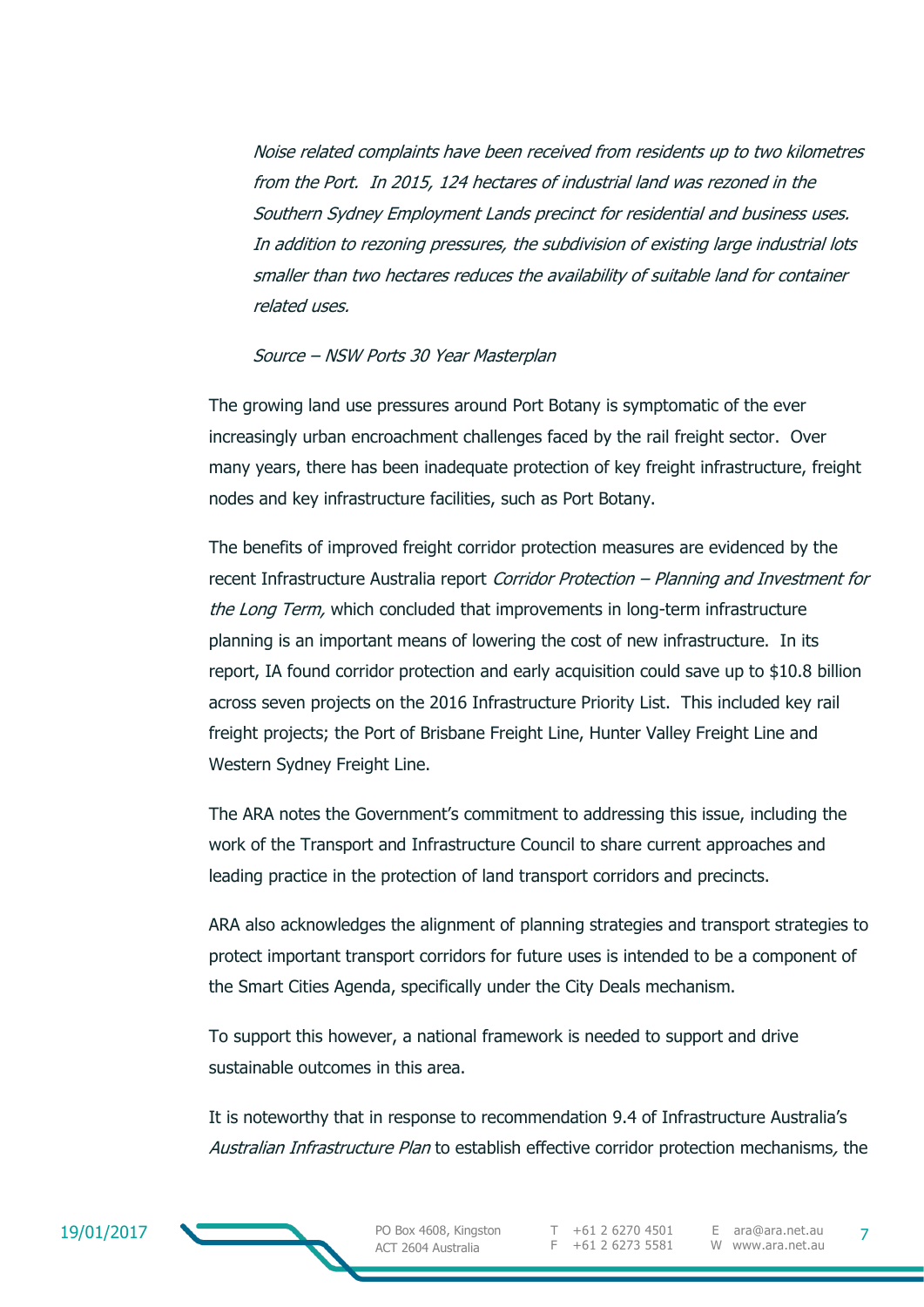Australian Government supported the recommendation, but also noted corridor protection is also a matter for state and territory governments. The ARA suggests the provision of federal funding for infrastructure projects should be contingent on jurisdictions implementing adequate corridor protection measures set out in the framework to achieve more efficient infrastructure investment, and to facilitate nationally consistent outcomes.

The inconsistent jurisdictional approach that exists to corridor prevention underscores the need for a national framework which IA has suggested, should guide governments to

- prepare agreed, robust plans
- prepare feasibility studies on the corridors arising from those plans
- establish joint funding and governance arrangements to protect and capture the value in those corridors.

ARA encourages the Federal Government to adopt IA's recommendation for a national framework for corridor protection with a focus on shared investment in corridor protection. The ARA would welcome the opportunity to provide input to this process, drawing upon its work to develop and update a pipeline of key rail infrastructure projects and opportunities across Australia.

#### **4. Equitable Road and Rail Pricing**

As outlined in ARA's submission on the Independent Price Regulation of Heavy Vehicles, the growth of the rail industry, and its ability to accommodate the increasing transport task, depends on rail's ability to operate efficiently.

For rail to continue to strengthen its role in supply chains in Australia, it needs to be both competitive and integrated – an item that has been advocated by the ARA and the Freight on Rail Group for some time. A key issue the rail freight industry is pursuing is the introduction of direct heavy vehicle user charging and investment reforms to create a level playing field between rail and road.

There are a number of markets where road and rail are in direct competition, as their freight services are directly substitutable in inter-city and container freight markets.



T +61 2 6270 4501 F +61 2 6273 5581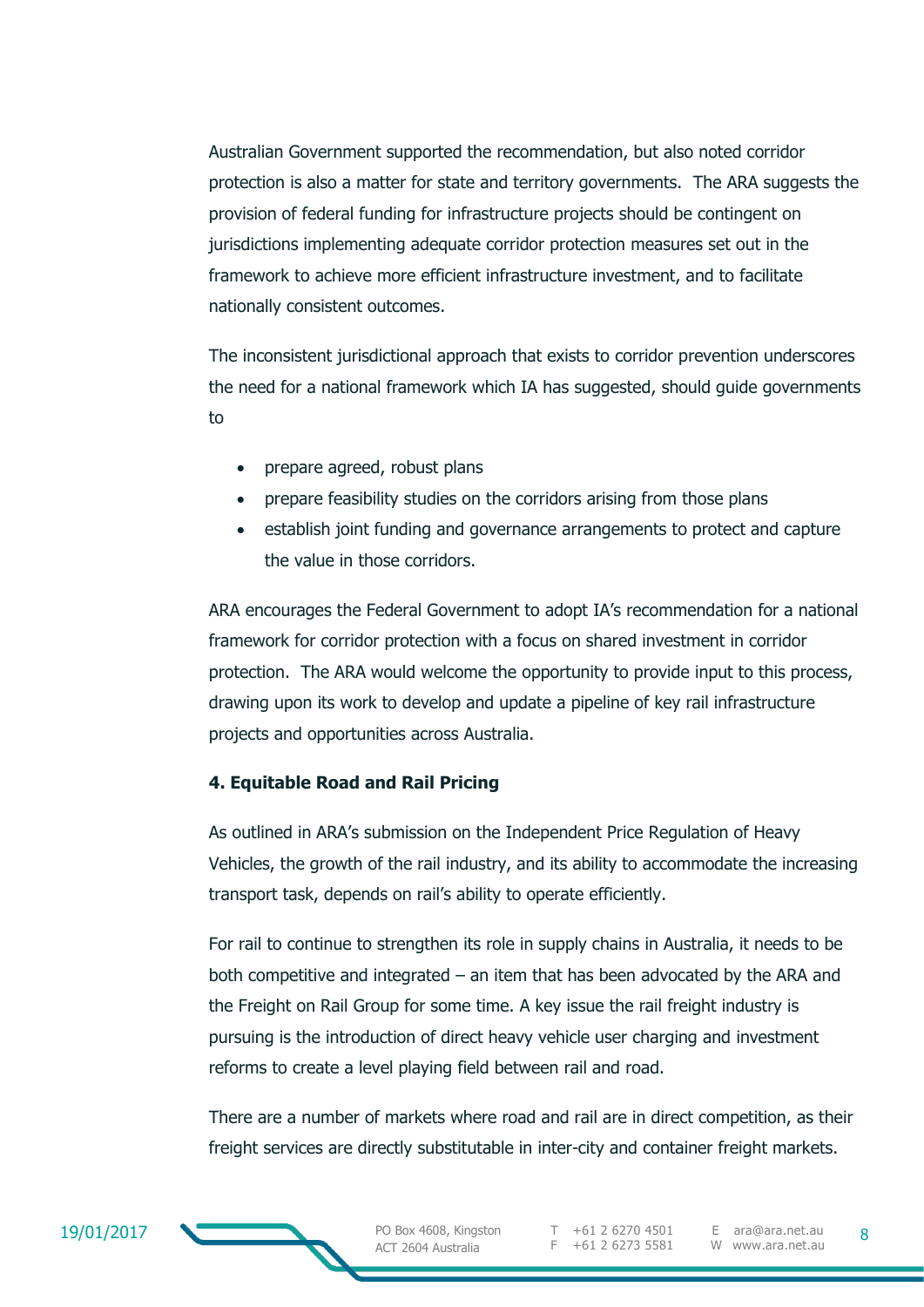However, the two land freight modes are subject to different pricing and regulatory frameworks.

Rail access charges generally work on the principle of cost recovery while road pricing, via the PAYGO<sup>1</sup> formula, does not recover full costs from heavy vehicles, nor is funding attributed across the jurisdictions. This leads to a disparity in costs where rail service providers must spend a greater proportion of their operating costs on rail access charges than heavy vehicle operators. As such, the current road pricing and investment model does not lend to competitive neutrality between land transport modes. Adequate recognition of the social and economic benefits of rail need to be considered in this context.

Pricing reform is necessary to address this inefficiency in the current system. The current transport regulatory environment hinders competition and thus, is counterproductive for future innovation and business growth. Reform in this area is critical also to ensure the Inland Rail project reaches its full potential.

Creating an economically competitive level playing field for road and rail freight providers is the highest priority issue for the rail freight industry and in ensuring Australia's productive capacity to maintain international competitiveness. It should also be a primary goal of government.

The ARA recommends that road pricing reform be based on a mass-distance-location charging system for heavy vehicles weighing more than 4.5 tonnes, and operating on the major freight routes (i.e. national highway and state arterial roads). Reform in this area is needed to underpin the efficient use and supply of land transport and to support a more productive, efficient and sustainable transport network. The reform should involve the use of in-vehicle telematics technology to measure road usage and pricing determined on a building block regulatory pricing model (including Regulated



-

<sup>&</sup>lt;sup>1</sup> Heavy vehicles over 4.5 tonnes are charged an annual registration charge and also pay a Road User Charge which is levied on each litre of diesel fuel. This charging framework is known as Pay As You Go (PAYGO).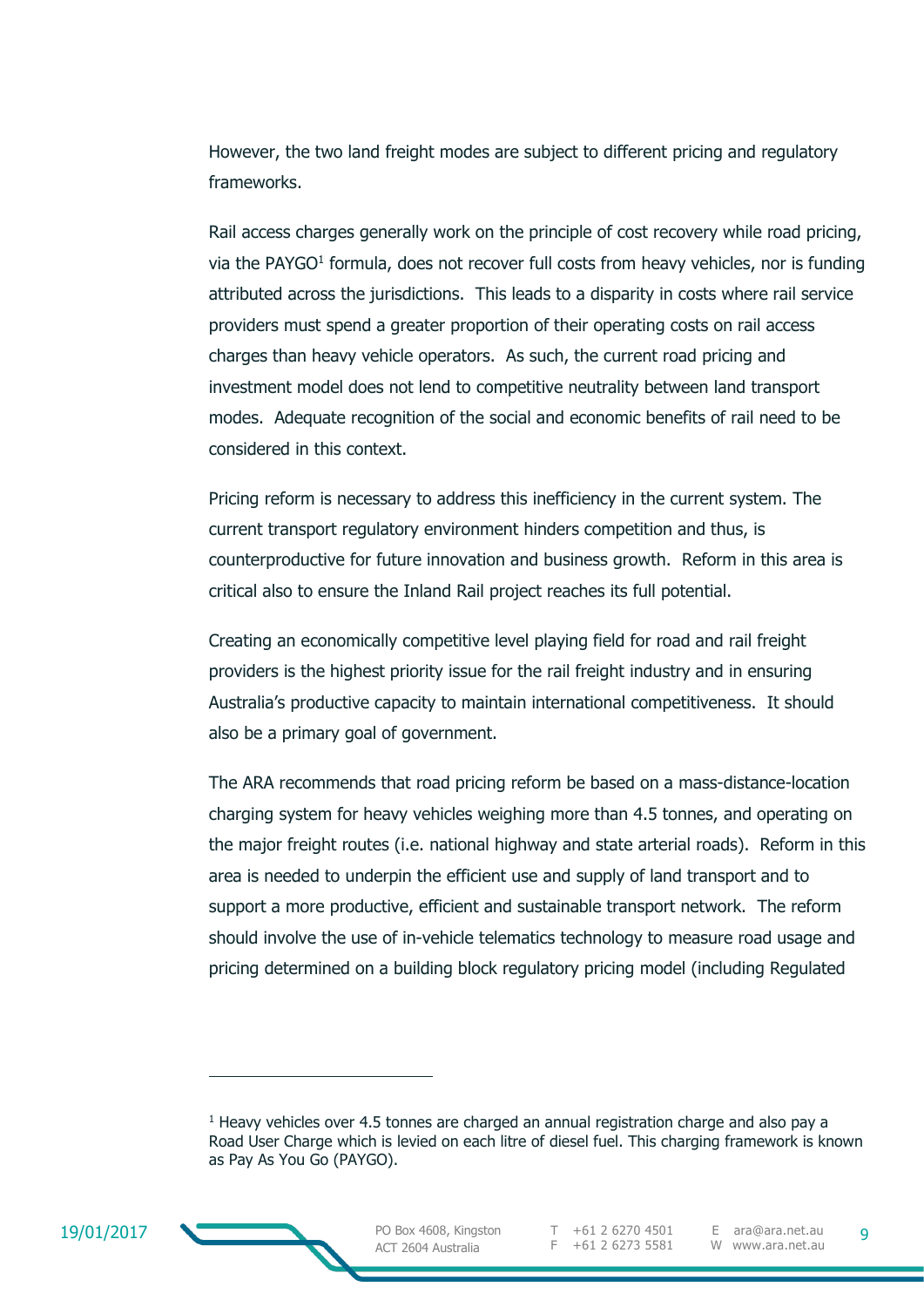Asset base), subject to approval by economic regulatory arrangements agreed by governments and industry.

To support this, the ARA recommends appropriate investment by the Commonwealth to progress work being undertaken by the Federal Department of Infrastructure with jurisdictions to identify options for an independent economic regulator of heavy vehicle charges and to trial elements of heavy vehicle road reform.

The National Freight and Supply Chain Strategy provides an important opportunity for the Government to send clear price signals to heavy vehicle users of road infrastructure based on the introduction of direct charges that fully reflect the actual costs of road infrastructure access and use.

#### **5. Efficient Infrastructure Investment**

The rail industry encourages cost effective investment and recognises the need to invest in infrastructure that will maximise social, economic and financial outcomes for Australia. ARA therefore seeks investment in rail infrastructure where current and expected demand is high, where supply chains are facing capacity or bottlenecks, and/or where the infrastructure promotes interoperability between rail networks and control systems and rolling stock.

Historic underfunding of rail freight infrastructure by successive governments at both the federal and state levels has, and continues to affect timeliness and reliability. There are several instances where the current state of rail track infrastructure inhibits optimum rail speed levels (for example, in NSW – see case study 2 below, provided by an ARA member)

#### **Case Study 2 – Infrastructure Deficiencies**

In certain areas of NSW there exists much track infrastructure requiring a low axle load which requires lighter loading of wagons in order to comply, and in some areas the use of small branch line locomotives which are now very aged and difficult to obtain without investing in new equipment.

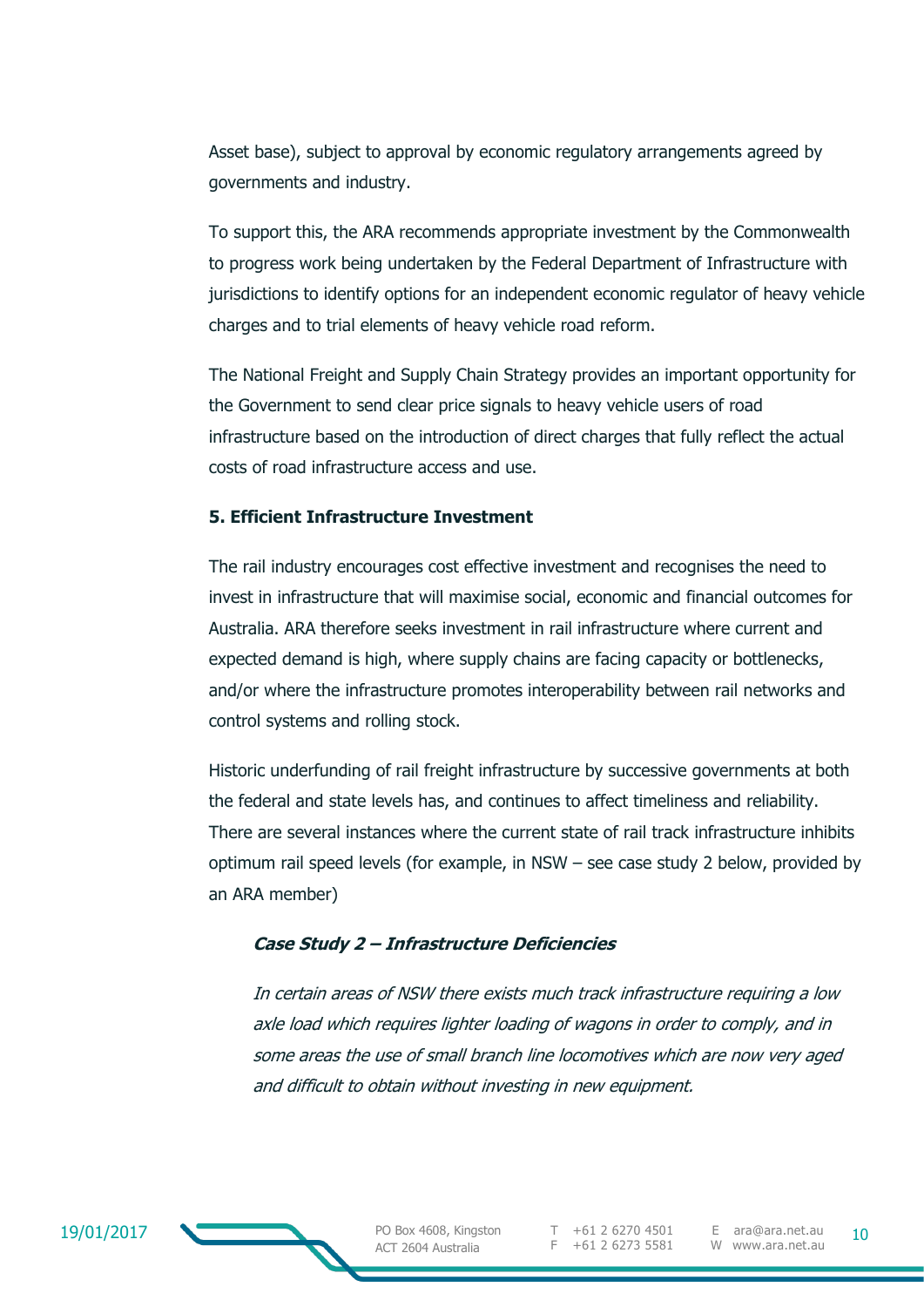For 100 tonne wagons companies must 'light load' to a maximum of 76/81/92 tonnes dependent upon the load point and the corridor of operation.

It is also worth noting there are more services on the main line networks in regional areas due to high export seasons and additional growth with customers now using the network which now requires additional loops strategically located on these networks to allow for crossing movements to cope with current and future volume growth.

A good example of lack of capacity is on the Main West between Lithgow and Dubbo, between Cootamundra and Stockinbingal and on certain days between Stockinbingal and Parkes where it is difficult to attain reasonable paths and often no paths available at all. Due to restrictions on the track between Berry and Bomaderry (Class 2 track) companies can only load 2 containers on a 3-container capacity wagon which means they are restricted to 80 containers on their service which has the capacity for 120.

The network owner (Transport for NSW – ASA division) will not authorise to operate the service with the additional container on each 60-foot wagon (with 3 containers gross mass equates to 88 tons) yet 134 tonne locomotives and 100 ton fully loaded flour wagons already operate on the same track. This is a 33% port efficiency that could be gained with minor capital works.

The aim of the National Freight and Supply Chain Strategy should be on maximising performance and efficiency in the provision of freight services, and in so doing, targeting these 'weak spots'.

Government investment must also focus on achieving value for money for governments and customers. This underscores our strong support for Infrastructure Australia and the need to ensure projects meet rigorous cost benefit analysis principles before receiving public funding.

In this context, investing in projects like the duplication of the Port Botany rail line will help address Sydney's rising congestion issues and support the objective of the New South Wales Government to increase rail share to and from Port Botany.

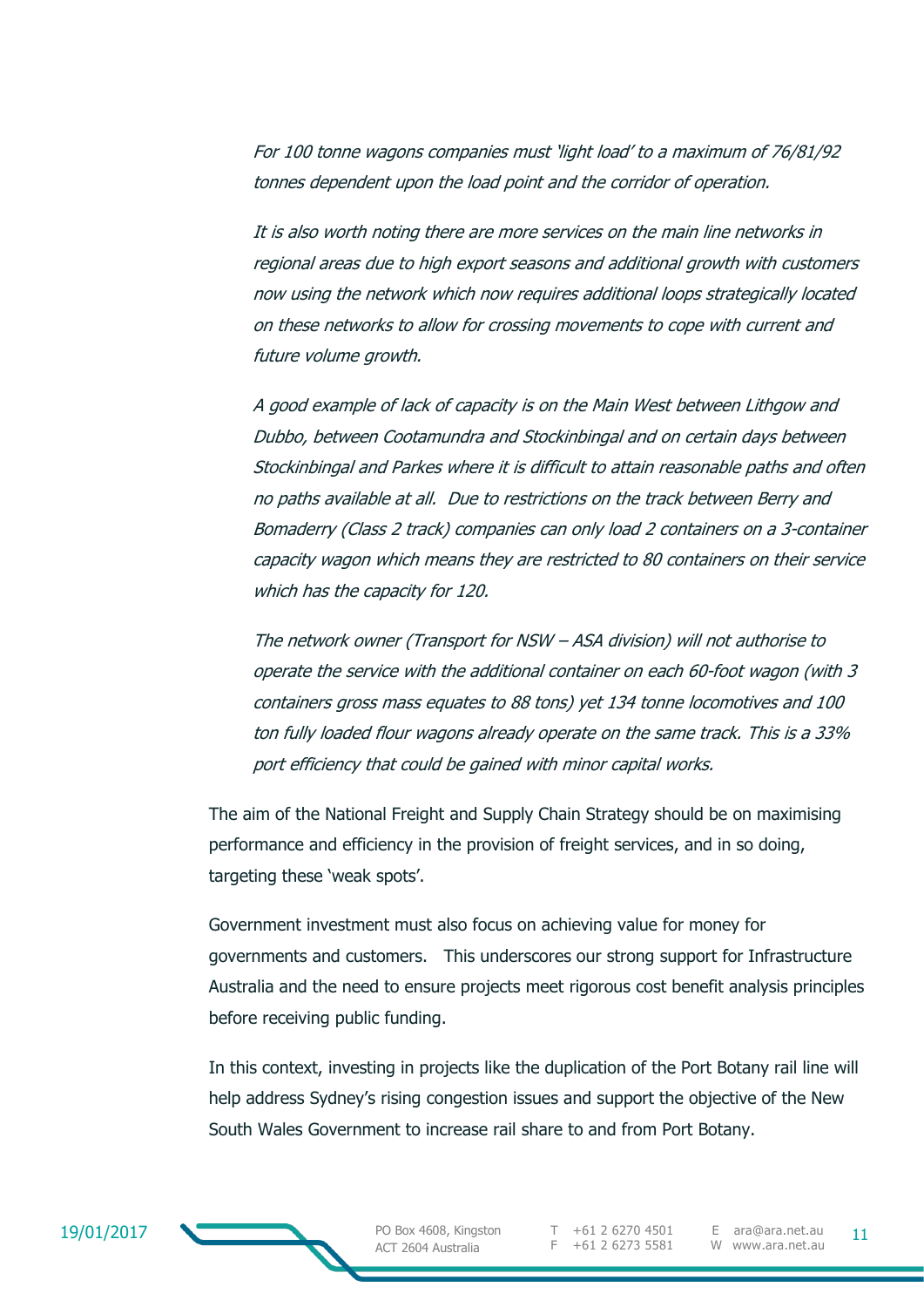Achieving these objectives will help to ensure significant improvements in freight transport's productivity and ensure that the vision of an integrated, multi-modal system will provide Australia with safe, environmentally friendly and cost-effective freight transport solutions.

The National Freight Strategy should advocate, and fully embrace, a multi-modal solution to Australia's freight challenges.

Rail, by virtue of its economic and social benefits, must be at the core of this approach. It is the most cost-effective mode of land freight transportation for long haul journeys, and delivers superior social benefits in the areas of road safety and carbon emissions when compared to road. For example, the ARA estimates that one freight train from Melbourne to Sydney replaces 110 semi-trailers travelling on the Hume Highway.

ARA supports Government actions to utilise all modes of transport in the most efficient way possible, from both a regulatory and investment perspective.

It follows therefore that the ARA is supportive of the concept of targeting infrastructure investment towards projects which deliver greatest economic benefit, adopting a 'corridor approach'. Future corridor design must consider the potential need for a multi-modal outcome involving both road and rail, with most supply chains relying on both networks to reach their markets and customers.

Notwithstanding the Government's recent commitments in the 2017 Federal Budget to a number of important rail freight projects, notably the additional \$8.4 billion committed for the construction of the Inland Rail project, rail freight has historically been under-funded when compared to governments' investment in road networks.

The National Freight and Supply Chain Strategy provides the Government with an opportunity to reinforce its commitment to rail freight infrastructure investment. The Strategy should seek to redress this imbalance and seek to achieve a more equal split (i.e. 50/50) in future funding commitments to support rail playing a greater role in land transport.

This includes investment to optimise existing infrastructure to achieve enhanced productivity, and new capital expenditure.



ACT 2604 Australia

F +61 2 6273 5581

PO Box 4608, Kingston T +61 2 6270 4501 E ara@ara.net.au 12 E ara@ara.net.au W www.ara.net.au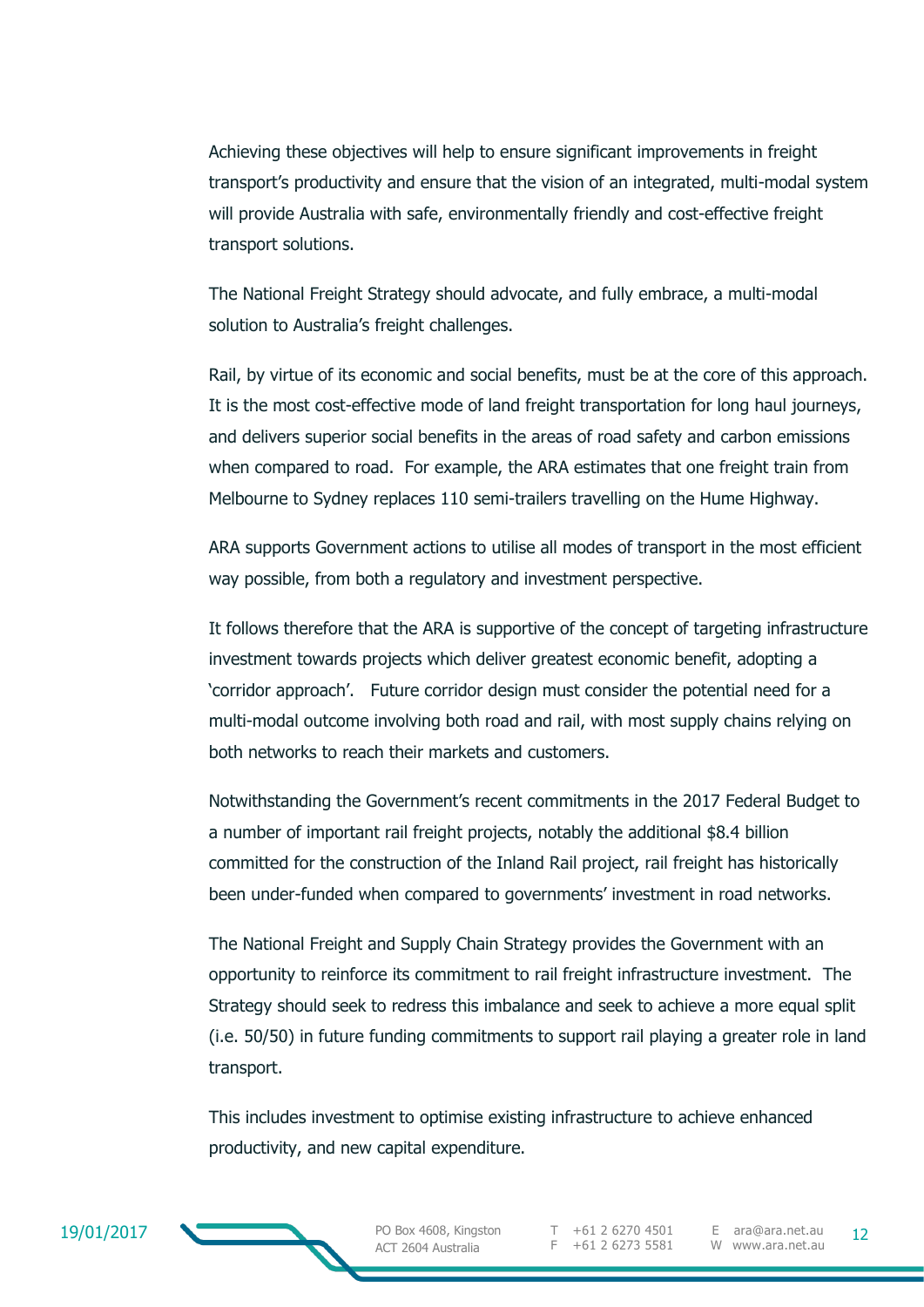Given the severe road congestion in and around Australia's ports and major arterial roads, funding must be focussed on alleviating road congestion and boosting freight efficiency in our major cities. ARA particularly encourages stronger federal support to improve port connectivity and to fund rail to port precincts to provide opportunities for freight to move to ports from urban intermodals and regional areas more efficiently. This need extends to all of Australia's major ports in our cities, most notably Sydney, Brisbane and Melbourne. Port shuttles are a key part of this, along with the development of efficient intermodal hubs as a way of reducing road congestion, enhancing safety and improving urban amenity.

#### **6. Maximising Efficiency on the existing network**

The rail freight industry is committed to ensuring its product offerings meet the dynamic needs of its customers, based on service, reliability, quality and price. One of the main challenges faced by the rail freight industry in meeting these objectives is ensuring the timely delivery of freight services to intermodal depots, ports and other logistics facilities. This is often compromised by a range of factors outside the control of rail operators, including, but not limited to:

- passenger rail services, maintenance vehicles and passenger backup rolling stock being afford priority over freight movements in urban areas
- different network owners
- the state of regional track infrastructure
- a lack of rail paths and due to different network owners, difficultly in aligning paths between adjoining owners

Overcoming these obstacles is integral to the improving supply chain efficiency.

ARA believes a priority action for state and federal governments should be the separation of freight and passenger lines. According to the National Transport Commission<sup>2</sup>, across Australia's five largest cities, there are approximately 500



-

<sup>2</sup> Who Moves What Where, National Transport Commission [https://www.ntc.gov.au/Media/Reports/\(D62E6EFC-36C7-48B1-66A7-DDEF3B04CCAE\).pdf](https://www.ntc.gov.au/Media/Reports/(D62E6EFC-36C7-48B1-66A7-DDEF3B04CCAE).pdf)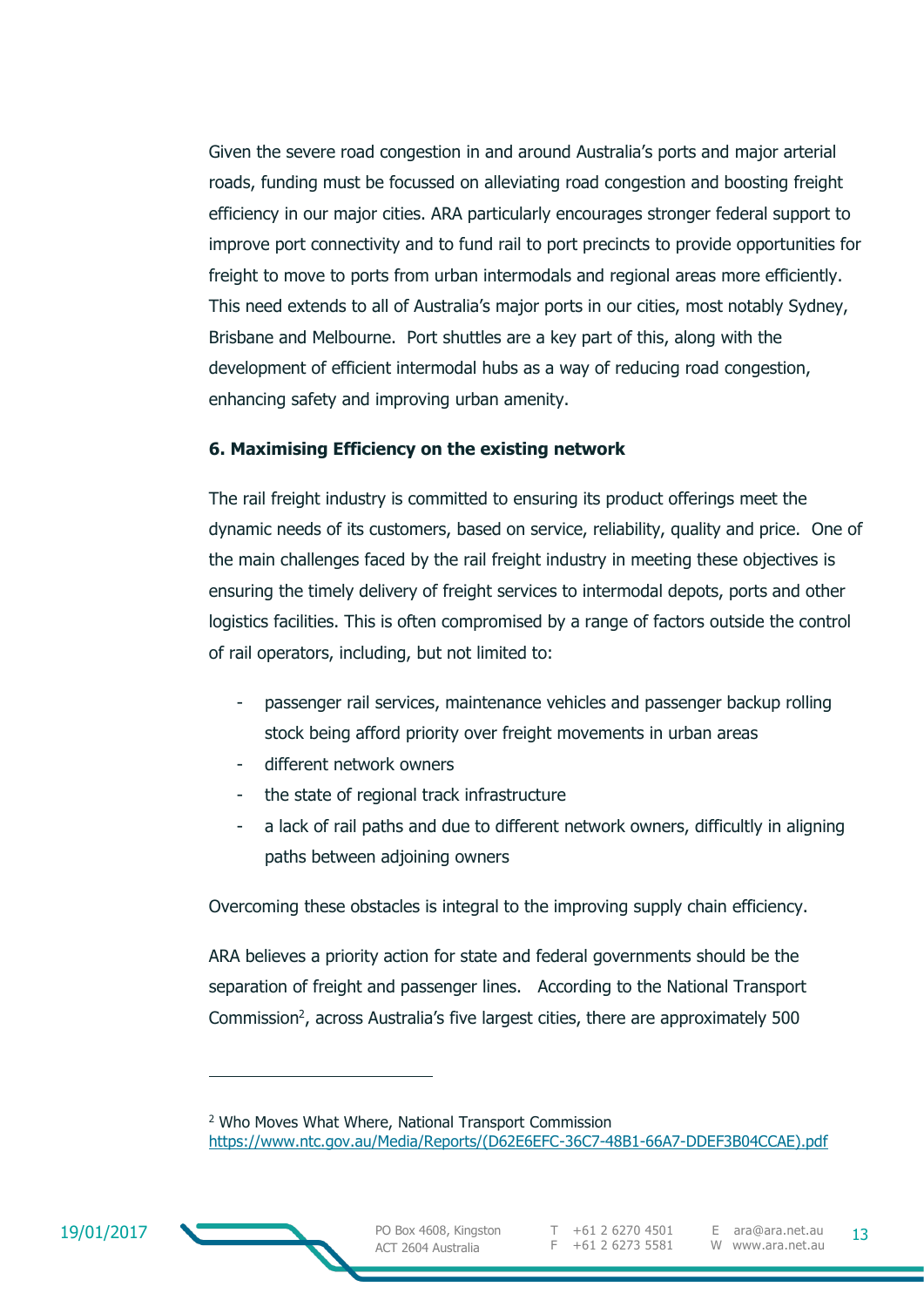kilometres of shared passenger and freight lines. As a proportion of the total metropolitan route length, Sydney and Brisbane have the most shared passenger– freight track at 42% and 47% of the network, respectively.

| <b>CITY</b>     | <b>PASSENGER</b><br><b>ONLY LINES</b> | <b>FREIGHT ONLY</b><br><b>LINES</b> | <b>SHARED PASSENGER/</b><br><b>FREIGHT</b> | <b>TOTAL</b> |
|-----------------|---------------------------------------|-------------------------------------|--------------------------------------------|--------------|
| Sydney          | 190                                   | 70                                  | 156                                        | 416          |
| Melbourne       | 232                                   | 59                                  | 171                                        | 462          |
| <b>Brisbane</b> | 90                                    | 81                                  | 140                                        | 311          |
| Adelaide        | 126                                   | 62                                  | 30                                         | 188          |
| Perth           | 173                                   | 121                                 |                                            | 295          |

Compounding these network pressures are decisions to extend passenger service curfews (i.e. exclusive use by passenger services). For example, in Sydney, the passenger peak curfews will be extended from November 2017 to 4 hours in the morning and 4 hours each weekday afternoon. As a consequence, freight will operate on the network for 8 hours each day, and effectively lose 8 hours operating capacity.

In Sydney too, the priority for freight trains runs fourth, behind passenger services, maintenance vehicles and backup passenger rolling stock.

According to Infrastructure Australia<sup>3</sup>, between 2011 and 2031, almost three-quarters of our population growth will occur in Sydney, Melbourne, Brisbane and Perth. This means our biggest four cities will collectively need to accommodate 5.9 million more people. This will place significant demands on our passenger rail services and further exacerbate the challenges faced by rail freight in our capitals.

This underscores the need for greater government focus to separate freight and passenger lines to enable a clear passage for both freight and passenger train movements and to improve both the efficiency and reliability of freight and passenger services. This could be complemented by an investigation into peak spreading to look at ways to move heavy vehicles out of peak periods which puts additional strain on the network.

<sup>3</sup> Australian Infrastructure Plan, Page 6.



-

T +61 2 6270 4501 F +61 2 6273 5581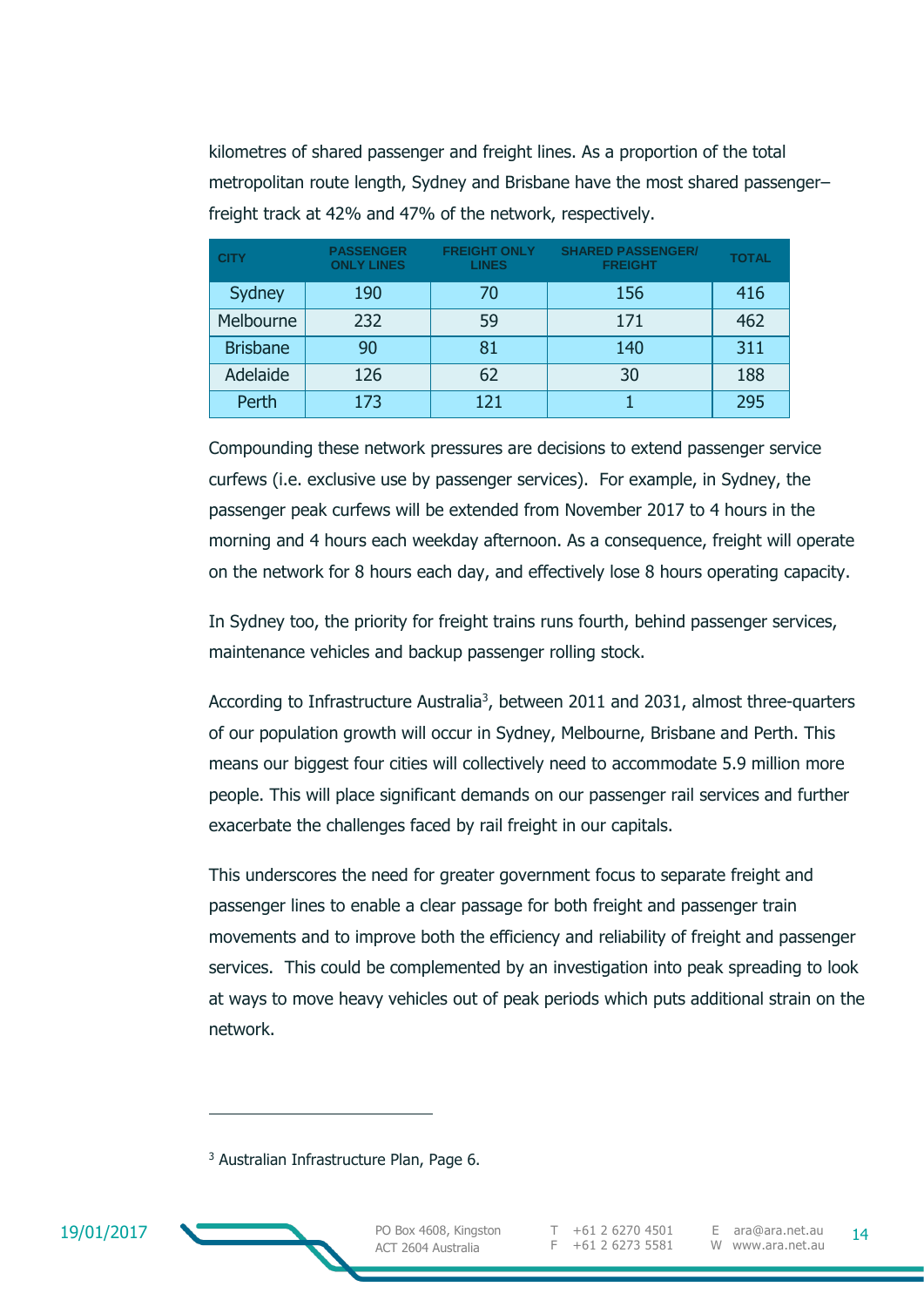ARA welcomes government investment to address this issue. The Torrens Rail Junction Project, for example, provides a template for the benefits that will potentially flow from separating passenger and freight services. More needs to be done at both the federal and state levels to address this issue.

ARA members also report constraints resulting from limited path availability and restrictions on timing, particularly on the Sydney network, which hinders their ability to operate efficiently.

#### **7. Addressing externalities**

It is estimated that the cost of road externalities is in the order of seven times the cost of rail externalities for interstate non-bulk freight transport<sup>4</sup>. Negative externalities such as noise and air pollution from trucks impose costs on residents near highways, but there is no market transaction between residents and the users of the truck services.

The Strategy should encourage governments to identify in their decision-making processes all externalities associated with the movement of freight. Where possible, externalities, such as:

- environmental costs, such as emissions, noise and land use
- safety costs, such as fatalities, injuries and property damage
- congestion and its associated costs
- avoided road maintenance costs

should be identified and internalised where possible. If the transport decision making process cannot internalise these costs, governments should ensure that the mode that exhibits the best safety and environmental performance receives incentives or subsidies to ensure the community enjoys the benefits of this superior performance.



-

<sup>4</sup> Cost Recovery in Road and Rail Transport, <http://www.aph.gov.au/binaries/library/pubs/rp/1999-2000/2000rp28.pdf>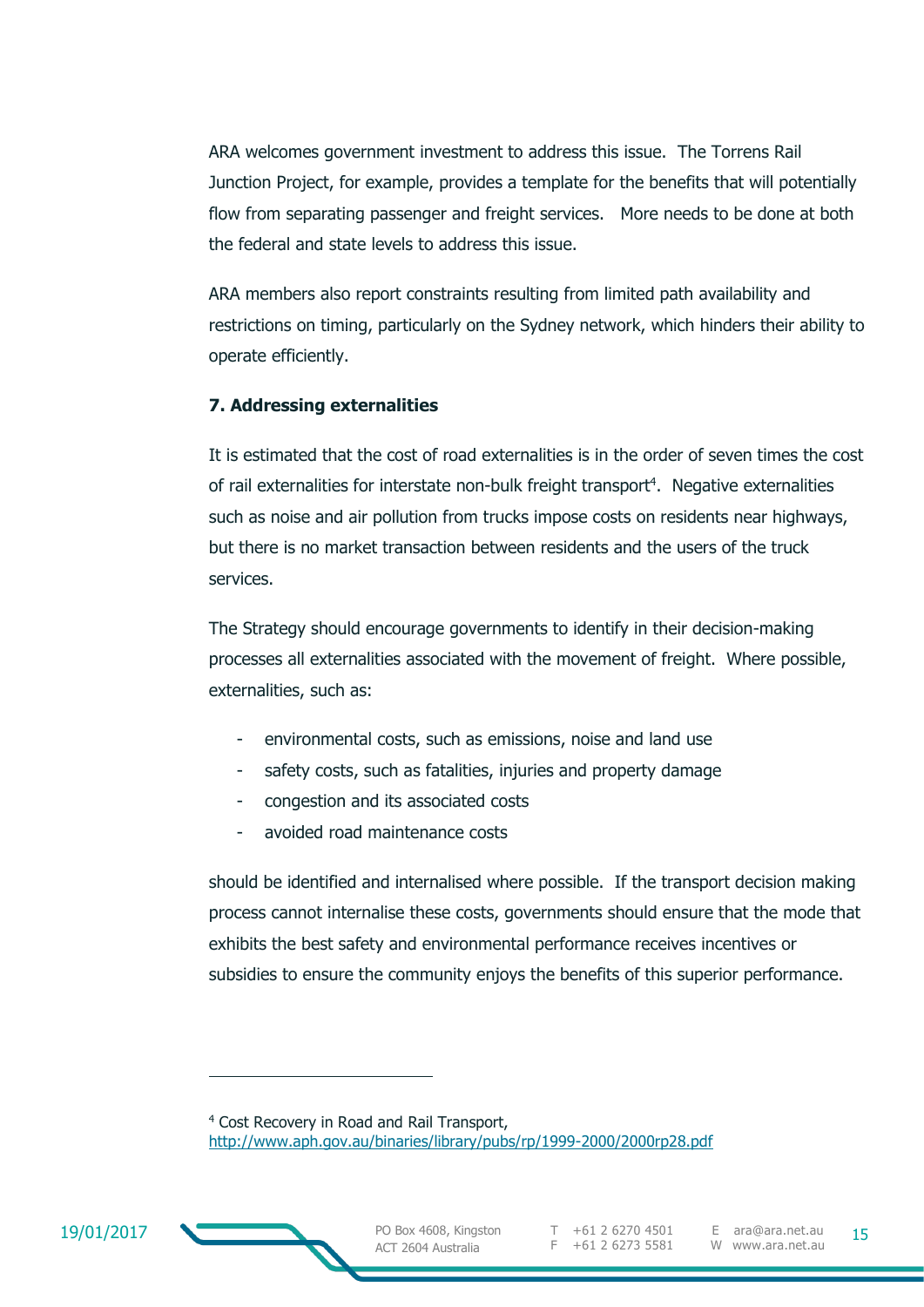The ARA has previously advocated for a review to quantify the cost of transport externalities and to make recommendations on ways to internalise these externalities. While research has been undertaken on individual externalities, such as environmental degradation, air pollution, congestion and safety, ARA is not aware of any study or review which has consolidated these and other research efforts to internalise these externalities. The ARA would support the National Freight and Supply Chain Strategy addressing this policy gap by providing the funds needed to consolidate this research and constructing policy frameworks or mechanisms accordingly.

#### **8. Supporting Technological Developments**

In the light of a rising freight task, a 'business as usual' approach in the future in the freight transport industry will no longer be sufficient to ensure Australia's international competitiveness. New and emerging trends will have a direct and significant impact on rail freight operations, and will bring with them significant opportunities and challenges for both above and below rail operators. Ferrier Hodgson has outlined some of these potential developments:

#### **Case Study 3 – Digitalisation**

Digital solutions offered by blockchain, which enables data to be exchanged across the internet without going through a trusted third party, will remove the need for intermediaries in the transport system, unless they provide other value for customers. Networks of connected assets will provide opportunities for making transport more efficient, as well as providing vast amounts on all modes of transport from transporting raw materials to the finished product. Drones by 2050 will be an integral part of the transport system, including prolific use of autonomous trucks, cars, ships and planes. These will use the traditional modes, and open-up new routes that have not been previously accessible under human control. Multimodal logistics hubs will ultimately provide efficient solutions for 'last mile' deliveries, complemented by a proliferation of local kiosks embedded in high use areas such as local schools, supermarkets and transit stations.

Source: Look Out, Here the Comes Future, Transport 2050

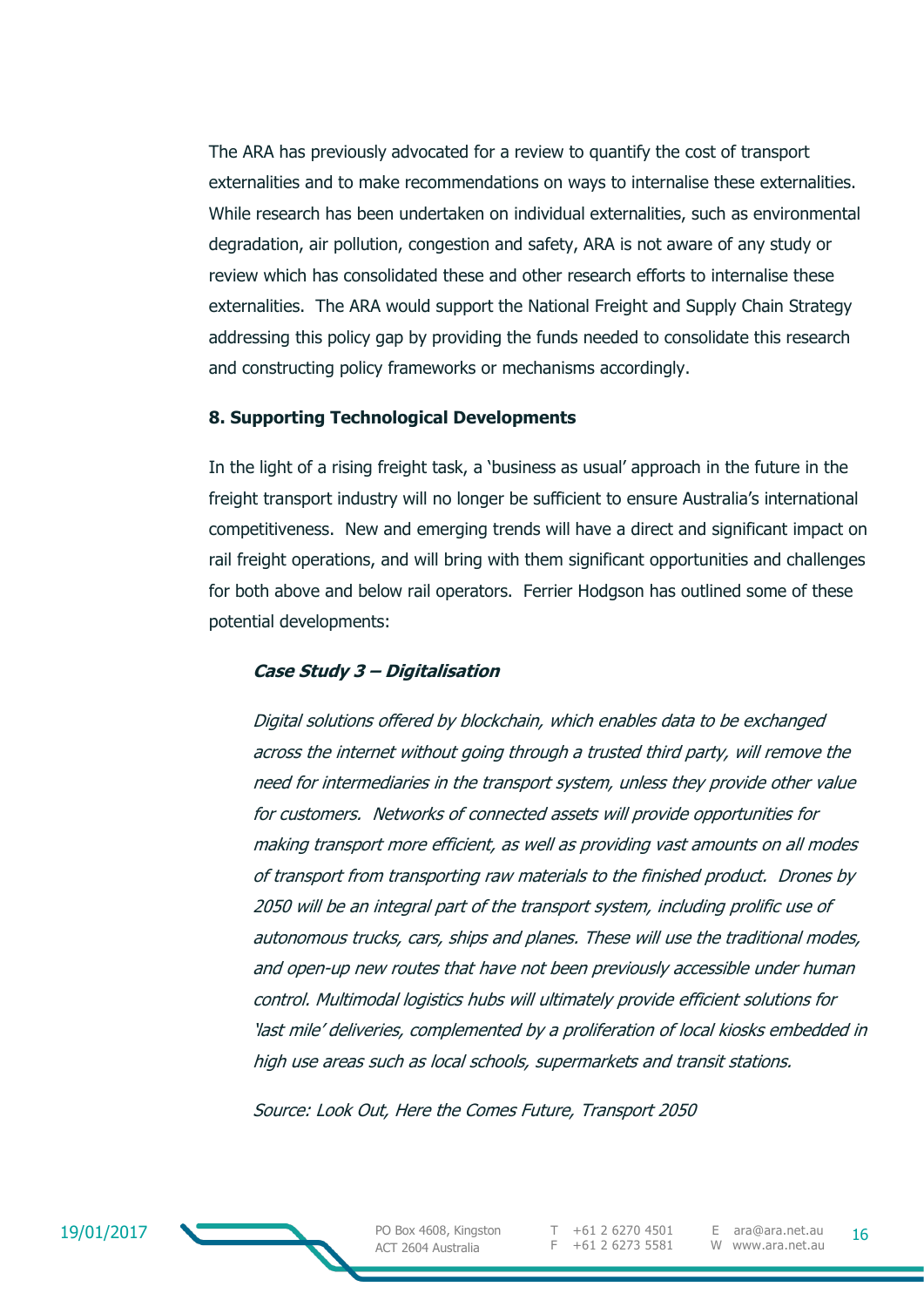The rail industry is committed to embracing, and investing in, new and emerging technologies to help facilitate productivity improvements across the sector, and in addition, to achieve greater interoperability between network operating systems to support efficiency gains.

ARA notes the Commonwealth's National Policy Framework for Land Transport Technology aims to foster an integrated policy approach by governments to develop and adopt emerging transport technologies to achieve improved transport safety, efficiency, sustainability and accessibility outcomes

Notwithstanding this, the ARA believes there is scope for the Commonwealth and industry to work more closely together to harness the benefits of new technology and innovation. For example, there are opportunities to:

- work together to develop schemes to foster and implement innovate processes and systems and adopt new technology, including the trial of emerging technologies
- encourage new workplace technologies and systems, including automation processes to support greater efficiency in transport operations.

ARTC's Advanced Train Management System (ATMS) discussed in the case study below is an example of government seed funding for a project that has the potential to revolutionise the freight rail industry in the interstate network once in operation.

#### **Case Study 4 - Advanced Train Management System (ATMS)**

To remain competitive, ARTC is developing a new communications-based safeworking system, the ATMS, which should be ready to be rolled-out within the next few years.

ATMS is an example of technology that has the potential to increase efficiency, safety and productivity for the rail sector. The project has also been listed as a priority initiative by Infrastructure Australia on their National Infrastructure Priority List.

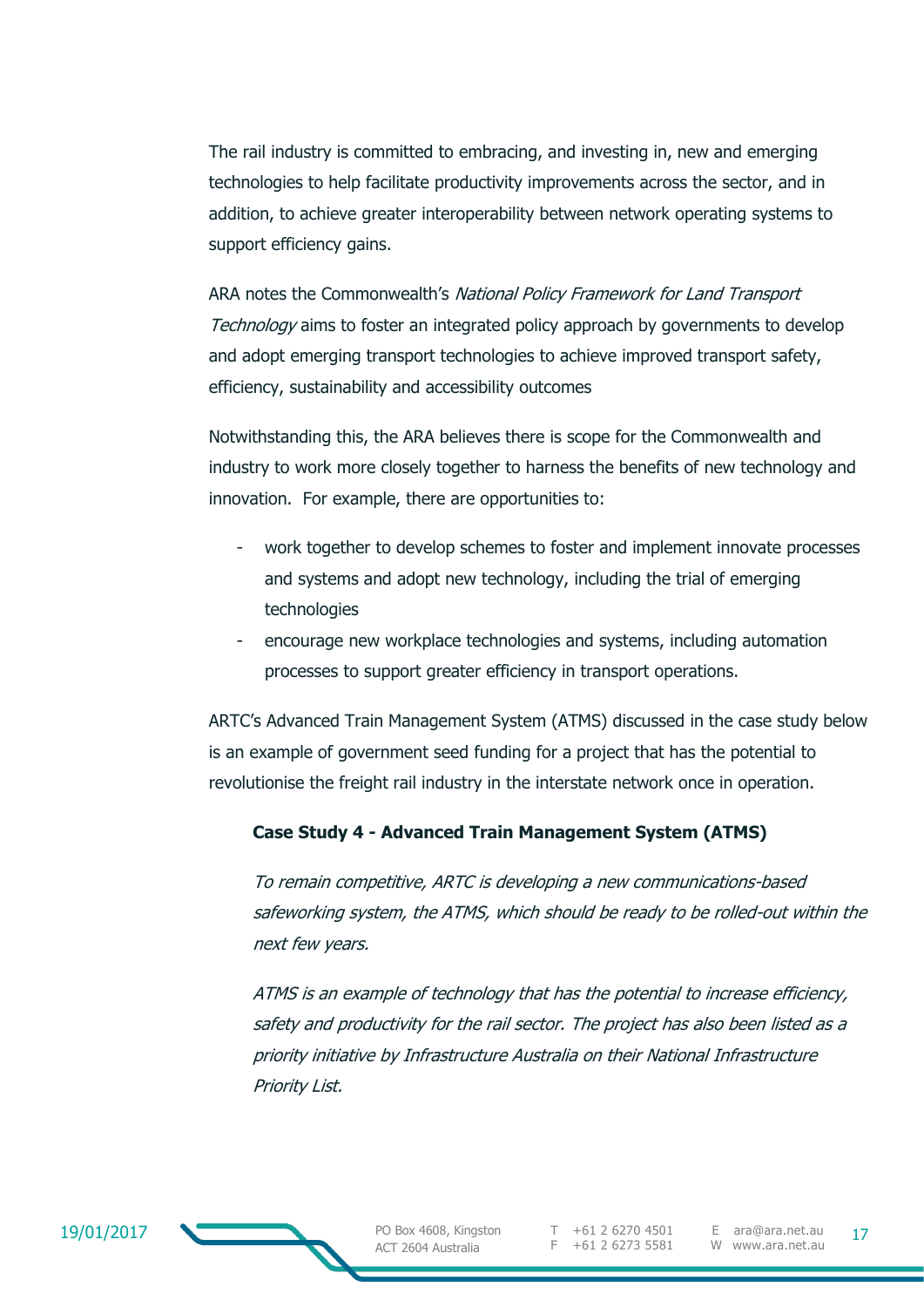The majority of the interstate network is currently signalled using the CTC system. It is a technology that facilitates efficient operations with goods levels of safety and reliability on ARTC's interstate network, however it is a high cost and highly inflexible. ARTC has been working on a next generation communication based safe working system since 2002, which has received the ongoing support by the Australian Government, for the ATMS project. The project has completed the proof of concept and is now in a field trial phase to demonstrate the functionally of the system in a live environment. Through government assistance this communications-based safe-working system will provide industry with better transport outcomes by improving the capacity of the rail network, enhancing operational flexibility, increasing train service availability, improving transit times and rail safety, and upgrading system reliability. The increased capacity will result in reduced capital and maintenance costs through the elimination of much of the on-ground infrastructure required under the current system.

Technologies, such as ATMS, should be supported while ensuring interoperability across networks.

The ARA believes there is scope for the Government to use the development of a National Freight and Supply Chain Strategy to:

- resource further research into international best-practice in the area of technology development and adoption with respect to freight rail
- explore the concept of a Commonwealth Innovation Fund for rail freight to provide seed funding for the development of technology projects to boost efficiency and productivity in the sector

ARA also notes the Commonwealth's acknowledgment that a key issue for Australian governments is fully exploring the potential of big data in the transport sector and addressing challenges in data access, capture, storage and analysis.

ARA would be keen to partner with governments to explore potential incentivisation options to achieve mutually beneficially outcomes in this area.

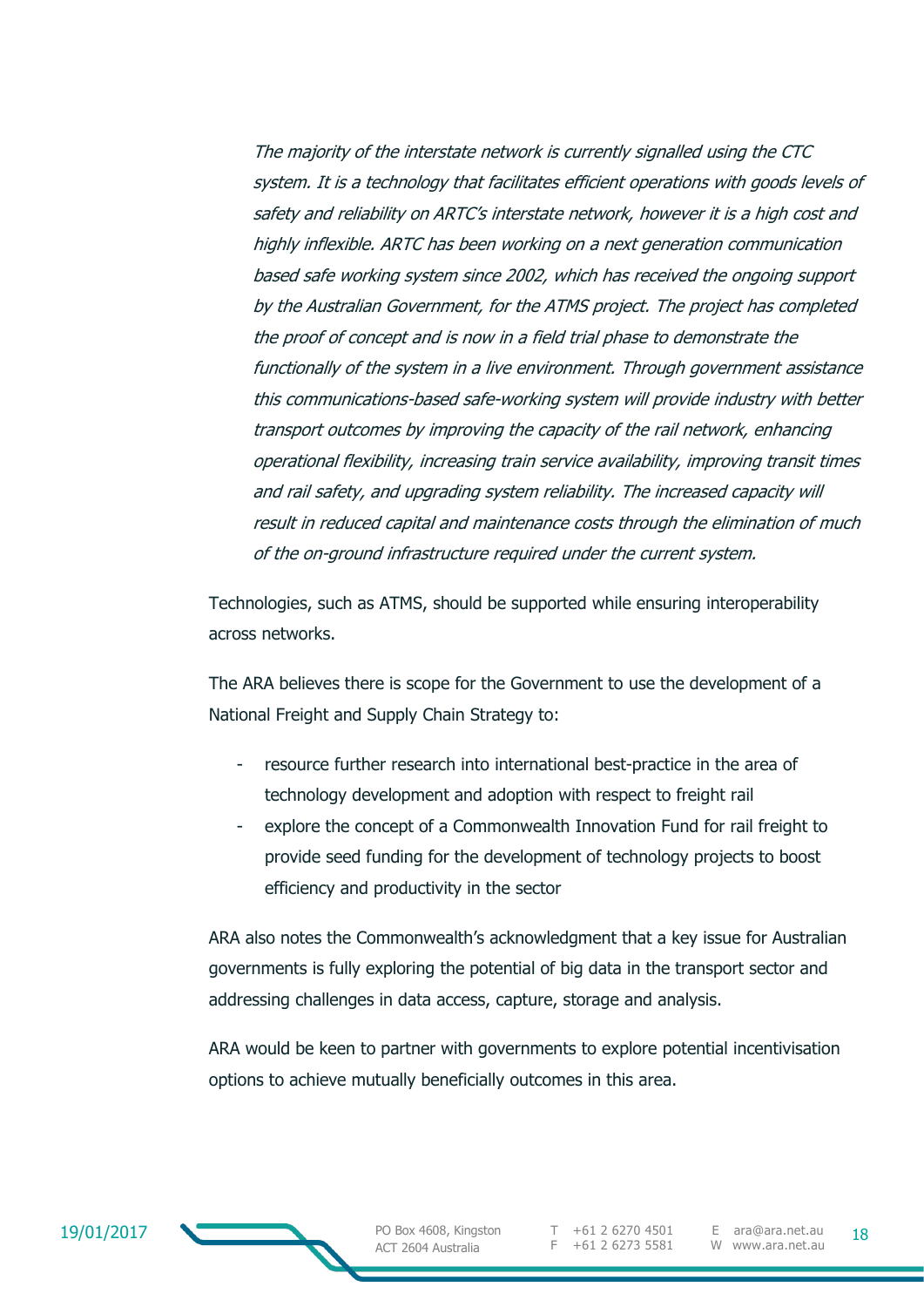#### **9. Addressing jurisdictional inconsistencies**

The ARA supports comments made by individual rail operators regarding the need to achieve greater national certainty and consistency regarding inconsistent jurisdictional regulation. These include different approaches to environmental legislation; a lack of standardised approval processes and procedures for rolling stock approvals, and inconsistent approaches to drug and alcohol testing. Fragmented regulatory frameworks across these and other areas add to costs and impede efficiency. Addressing these jurisdictional inconsistencies should be a priority of the National Freight and Supply Chain Strategy.

#### **10. Access / Separation**

As discussed at the ARA's consultation session with the Department of Infrastructure and Regional Development in May, some members continue to incur costs and delays resulting from inconsistent access arrangements. These comments reinforce the need for the rail industry in general to better understand the needs of both rail operators and freight forwarders to help drive efficiency improvements. The following case study is provided to illustrate some of these issues, and relates specifically to NSW where there are a number of network owners – Sydney Trains, ARTC, John Holland and the Country Rail Network.

#### **Case Study 5 – Access / Separation Issues**

- The handover of services across each network interface is critical as some networks will not accept a late running service. This will be exacerbated when entering the Sydney metropolitan network given population growth and the need for further passenger trains on the network. An allowance of five minutes for ontime performance means if a train is five minutes late on arrival into the Sydney network it may not be accepted or will be staged off the main line.
- Each network owner has their maintenance possession regime whereby rail tracks are closed for many periods of the year which requires operational changes and diversions wherever possible, otherwise the rail service/s have to be cancelled.